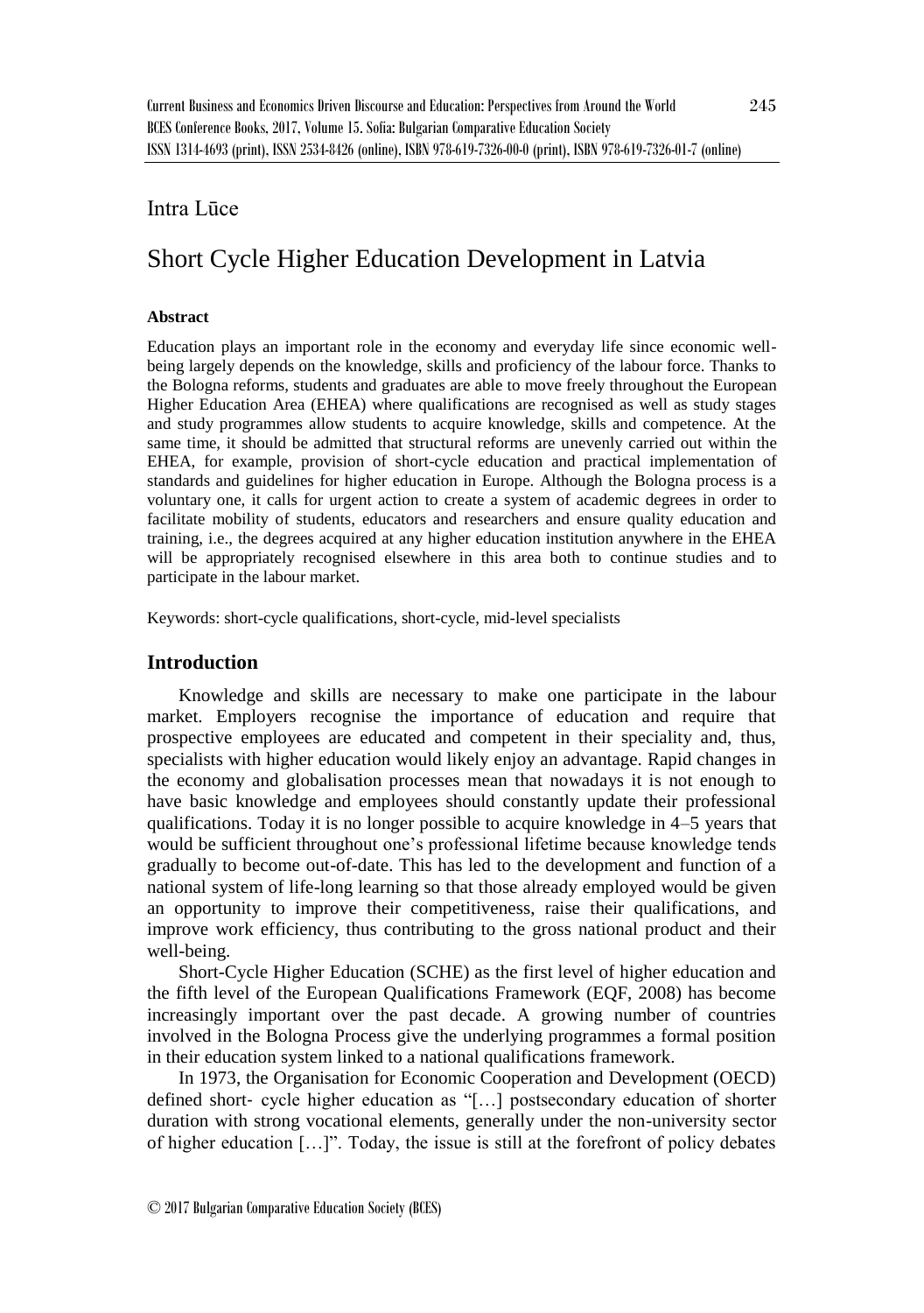in many countries because of more international uniformity resulting from the Bologna agreements (Cheps, 2012).

## **Short-cycle education**

The Bologna Process initiated by the Bologna Declaration and adopted in 1999 has resulted in fundamental changes in the European Higher Education Area.

The most important aspects of education within the Bologna Process are lifelong learning, employment issues, financial support, system of degrees conferred, degree of openness to the outside world, data collection and quality assurance (The Bologna process: setting up the European Higher Education Area, 1999).

The "Europe 2020" strategy as adopted by the EU sets forth the obligation of states to make their educational system open to others and raise their significance, develop national qualifications systems and ensure that the criteria for success relate to the needs of the labour market (COM, 2010).

The Recommendation of the European Parliament and of the Council of 23 April 2008 on the establishment of the European Qualifications Framework for lifelong learning is a significant step taken in achieving the aims listed above. The European Qualifications Framework (EQF, 2008) consists of eight levels whose goal is to promote life-long learning and facilitate mobility of the residents of different countries. By establishing reference values attributable to qualifications obtained in different European countries, the EQF indicators allow for easier and more accurate comparison of these different qualifications. The EQF indicators describe the level at which an individual has acquired his/her knowledge, skills and competences.

Each of the 8 levels is defined by a set of descriptors indicating the learning outcomes relevant to qualifications at that level in any system of qualifications.

The Framework for Qualifications of the European Higher Education Area provides descriptors for cycles. Each cycle descriptor offers a generic statement of typical expectations of achievements and abilities associated with qualifications that represent the end of that cycle.

Associate degree refers to the qualification awarded after successful completion of the so-called short cycle in the EQF Higher Education Area. The short cycle fits within or is linked to the first cycle (or Bachelor's level). The degree requires approximately 120 ECTS credits.

Undoubtedly, short-cycle education, in the light of the Dublin criteria (Dublin descriptors, 2008), as well as the EQF complies with EQF level 5 (EQF Level 5, 2008); thus, graduates acquire the relevant knowledge and skills at a level higher than that of general education and are qualified either to work or to pursue a profession or to continue studies in order to complete the first cycle of higher education. This means that short-cycle education will satisfy the demand of the labour market by educating and training mid-level specialists that are in demand. The challenge posed to short-cycle education is therefore to implement an intensive study programme that results in knowledge, skills and competences imparted to students in a particular field, which will permit graduates to develop novel or improve existing systems, products and technologies, as well as prepare the graduates for pedagogic work in their field. Short-cycle education should ensure that students reach a certain professional level of knowledge and are able to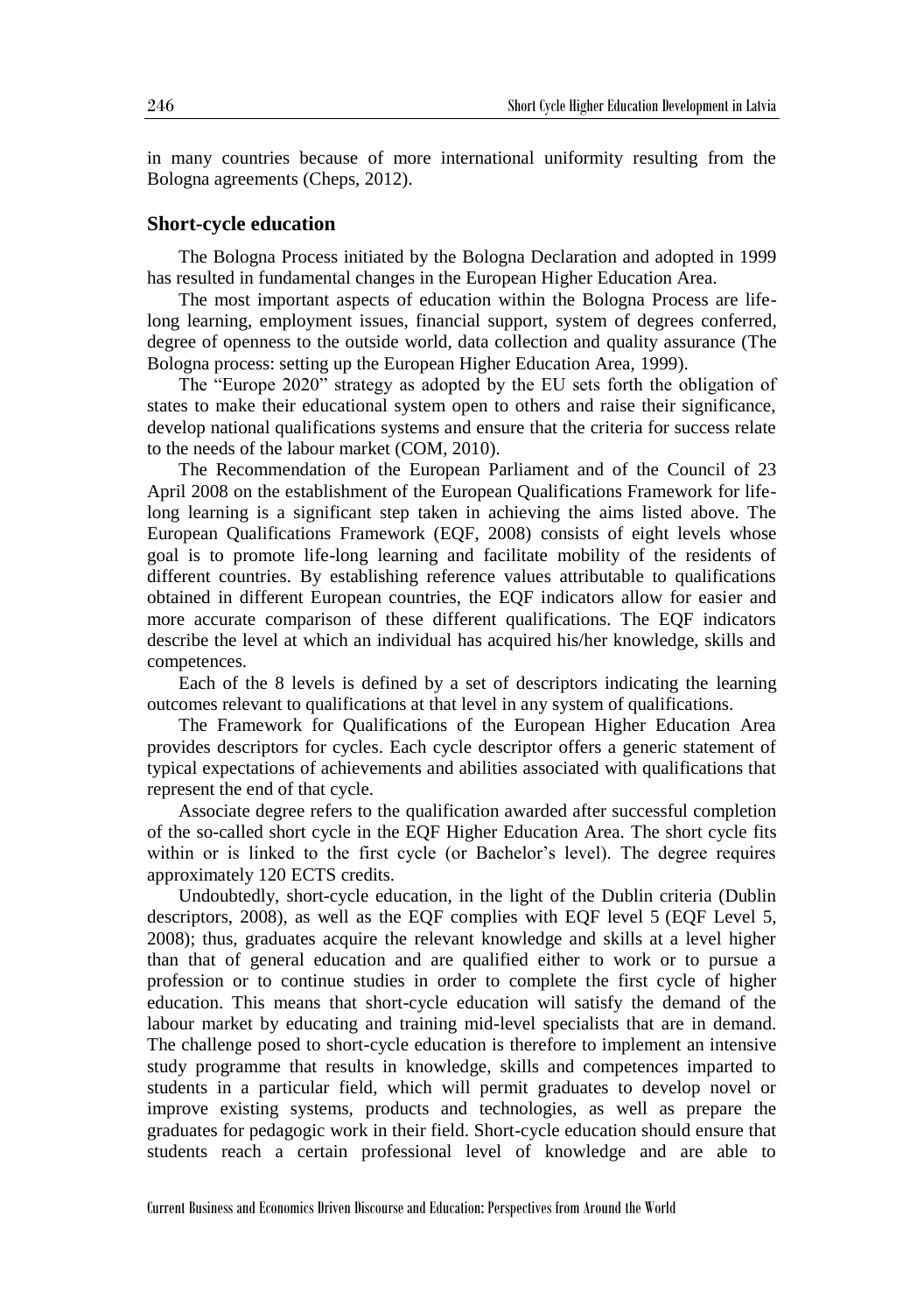independently take decisions, defend their choice, identify all technical and organisational problems encountered in the respective professional area, react to rapidly changing situations in a timely manner.

Short-cycle education in Latvia does not have a long history behind it. It was introduced in 2000 through changes in the Law on Higher Education. However, elsewhere in the world this form of education has a longer pedigree, for instance, in America where this form of education has been available since 1901. The legal basis for short-cycle education in Latvia consists of the Law on Higher Education Establishments, the Law on Vocational Education and the Regulation of the Cabinet of Ministers "On the State Standard of First-Level Higher Vocational Education" (2001).

Short-cycle higher education is higher vocational education that lasts 2–3 years (120 ECTS – 180 ECTS).

The issue of non-university higher education, which is practice-oriented vocational training, has become topical since the beginning of the Bologna Process.

Non-university higher education began in Europe during the 1960s and 1970s when higher education ceased to be an elite pursuit and became a mass phenomenon. Consequently, the relative number of students in their age group increased from 8%–10%, and even approached 25%–30% in some countries. Once it became apparent that providing higher education required financial resources, it was found that studying at the university for a long period of time could not be financed to meet the demand for it. It also transpired that young people themselves were willing to acquire professional skills and enter the labour market as quickly as possible. It was found that educating as many as 30% of youth to the level of Master's degree was inefficient as graduates holding a Master's degree were ready to pursue research, had great ambitions to find a highly-paid job. However, in real life it turned out that such a large number of Master's degree holders would find work that would take advantage of only part of their abilities – principally professional knowledge and skills rather than academic knowledge.

These problems became apparent in Latvia during the 1990s, as expressed in rhetorical questions posed by Andrejs Rauhvargers, former Vice-President of the European Network of Information Centres (ENIC) and Director of the Academic Information Centre of Latvia, "Do we face the same problem as Master's degree holders do when after six years of study they often work at a job that requires all of their limited professional skills and only a fraction of the accumulated academic knowledge, don't we? Are we so wealthy that we can afford to educate a specialist over five or six years, given that in the real world three years would suffice? Is it not the case that employers often accuse graduates from higher education establishments that they lack practical knowledge and skills?" (Rauhvargers, 2002, p. 37).

At present, the theme under consideration is topical since rapid changes in the economy as well as globalisation processes require employees to constantly develop their professional qualifications. As already mentioned, today it is no longer possible to acquire knowledge in 4–5 years that would be sufficient throughout one's professional lifetime because the acquired knowledge tends to become outdated. Employers also require that prospective employees are educated and competent in their field.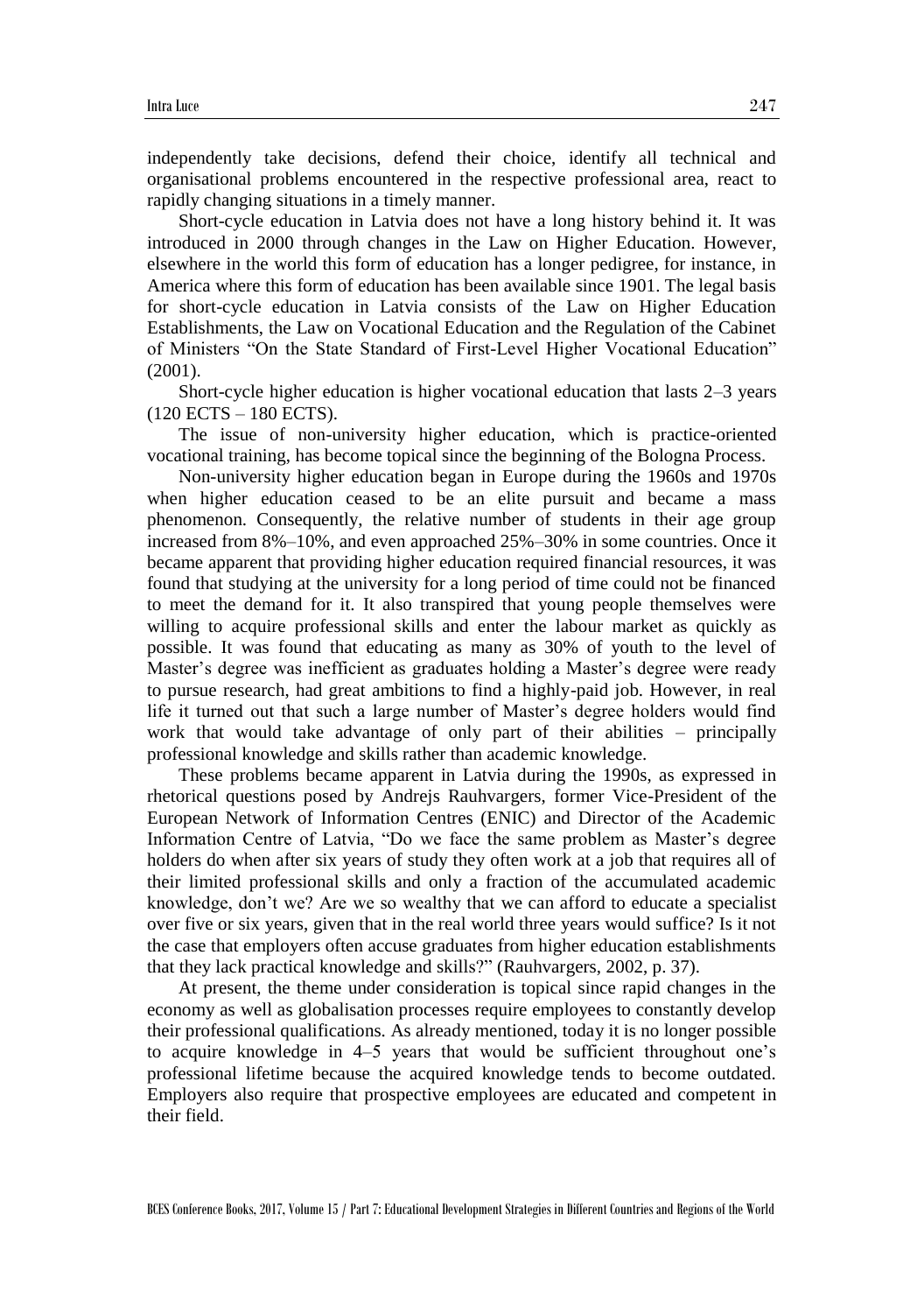Approximately one-fifth of all employees are over-qualified for their daily tasks. The study of the mismatch between education and the needs of the labour market has identified two key phenomena: over-education and under-education. In several European countries, there are between 10% and 30% of overeducated employees, and about 20% of undereducated employees. In certain countries, overeducated employees account for approximately one-half of all employees, for example, 45% in Russia, 36% in Ukraine, 26% in Cyprus, 24% in Lithuania, and 18% in Latvia (Tarvids, 2016). A simple example: an individual with a Bachelor's and even a Master's degree works as a cleaner; alternatively there is the phenomenon of excessive expectations and pre-conditions, for example, someone with experience in international project management has the post of assistant director at a small enterprise in the local market. These examples show that the labour market needs more mid-level specialists with a sound education and good professional skills and fewer specialists with the highest level of education.

Thus, short-cycle higher education plays a significant role within the system of higher education in most countries. At present, there are differences from country to country within the European Higher Education Area as how other higher education institutions recognise qualifications gained as EQF level 5. For example, short-cycle education corresponding to EQF level 5 has been introduced in Latvia, the Netherlands, Belgium, France, Denmark, etc. At the same time, in the Czech Republic, Estonia, and Austria EQF level 5 is understood as further vocational education, in the United Kingdom (Scotland) – as a qualification gained through general education, and it is not practised at all in Lithuania. There are also differences in terms of the degrees conferred, for example, in the Netherlands this is an associate degree, in Latvia – a diploma of first level higher vocational education; in Malta – an undergraduate diploma, in the United Kingdom – a foundation degree, and in Ireland – a higher certificate.

In view of the fact that the Bologna Declaration clearly sets out three distinct levels of higher education, including the degree conferred at each level, this should also be implemented for the system of short-cycle education, defining it to be part of the first cycle of higher education and proposing to confer an associate degree at completion of the study programme. The experience of the Netherlands can be seen as an example to emulate, i.e., an associate degree was given official standing in 2006 as the outcome of two years of study at a higher education programme. Prior to this date, the Netherlands had undertaken a trial period to understand what this new qualification would comprise. As of 1 September 2013 the associate degree is legally defined as a new qualification that is based on the Law on Higher Education and Science and with this step short-cycle education programmes are part of the framework of higher education qualifications fully conforming to the Dublin descriptors.

The demand for short-cycle education is increasing year by year as there is a steadily rising demand for mid-level specialists. In respect of the situation in Latvia, the number of students enrolled in short-cycle education programmes increased four-fold between 2003 and 2015. In academic year 2003/2004 only 5% of all students in higher education were pursuing short-cycle studies; in academic year 2009/2010, this number was already 12%, whereas in academic year 2014/2015 20% of all students in higher education were enrolled in short-cycle study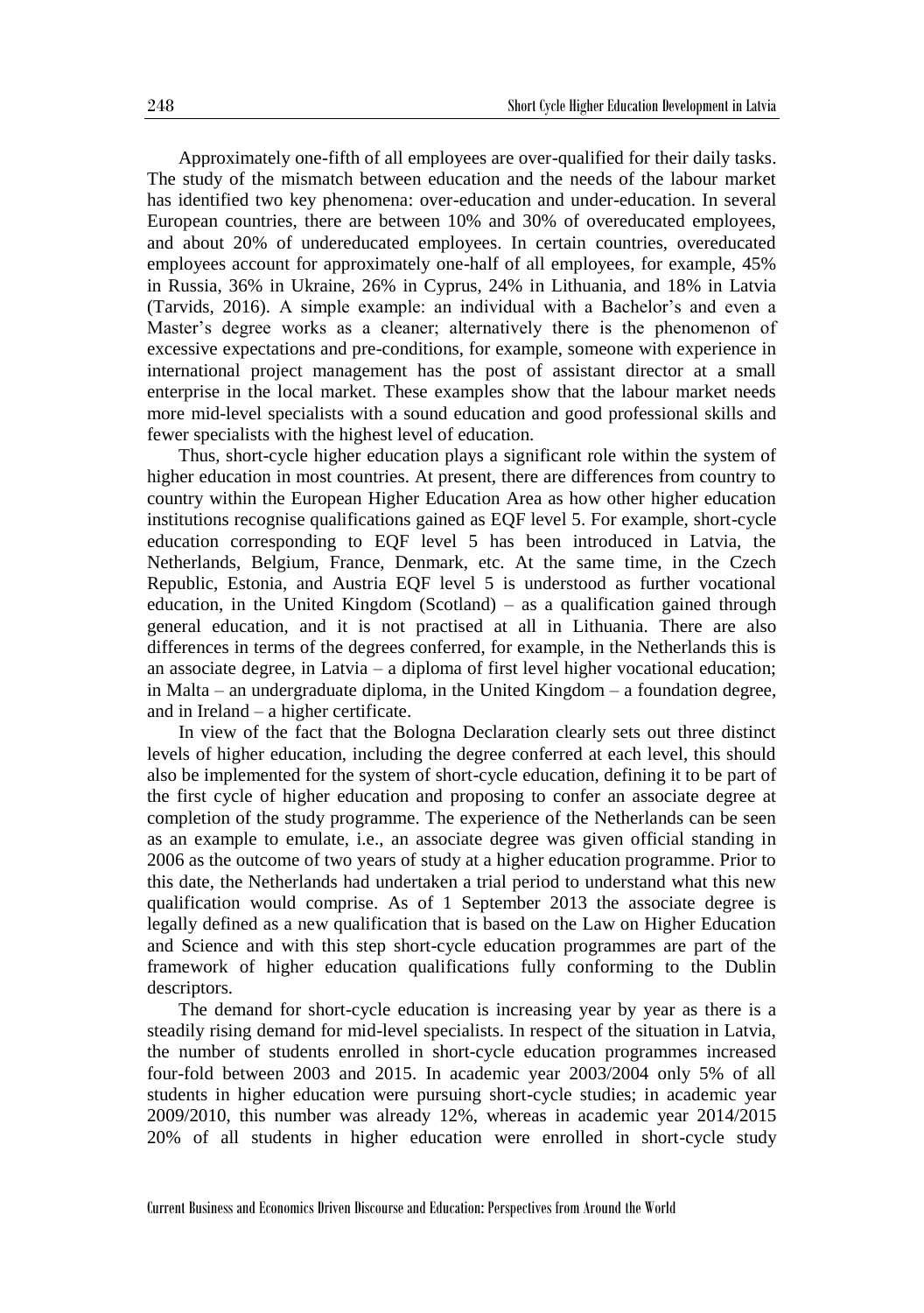programmes in Latvia. The Netherlands adopted a goal of having 20% of all university students in applied science disciplines to be enrolled in an associate degree programme.

According to the study on the demand for labour in the medium and long term carried out by the Ministry of Economics of the Republic of Latvia, at present there is a strong demand for specialists and it will also persist in the future, in particular, the demand for mid-level specialists. Hence, the number of individuals enrolled in the SCHE programmes will rise by 17.3% by 2030. The same study predicts that in 2030 job openings for individuals with higher education, including – SCHE, will comprise half of all openings. A similar trend is also expected in other EU member states (Ministry of Economics, 2013).

As mentioned above, demand is steadily rising throughout the world for SCHE due to the increasing demand for mid-level specialists in job markets. In its forecasts, the European Centre for the Development of Vocational Training (CEDEFOP) predicts that demand will grow steadily for specialists with vocational qualifications up to 2020 (CEDEFOP, 2011).

Daniels Pavluts, former Minister of Economics, has made the following observation, "If we wish to become rich and avoid mass immigration, we should return to basics and teach engineering and exact sciences. Our real problem is a relatively large number of young people who enter the job market without any qualification or skill. Additionally, there are a large number of individuals in the job market who have received only elementary education and in 2020 this number may reach 127 thousand. At the same time, the demand for this kind of workers will fall, reaching 75 thousand in 2020" (Pavluts, 2013).

The Latvian Investment and Development Agency has issued a forecast of indemand future professions in Latvia in such fields as transport and logistics, woodworking, commerce and administration, electronics and mechanical engineering, information technology, etc. According to the Ministry of Economics of the Republic of Latvia, there will be a demand for nearly 4500 IT specialists in Latvia by 2020. There is a lack of nurses, surveyors, telemarketing specialists, and others in the labour market (Latvian Investment and Development Agency, 2014).

There are an increasing number of employers who when confronted with an insufficient number of local mid-level specialists are ready to employ workers from third countries.

It has already been noted that SCHE (first level higher vocational education) has been implemented in Latvia since 2000. In 2003, there were 13 colleges in Latvia (9 state and 4 privately owned); today their number has reached 25 (17 state and 8 privately owned ones). SCHE programmes are also offered by five higher education institutions in Latvia (Ministry of Education, 2015).

In Latvia, colleges offer 99 accredited vocational study programmes. The largest number of study programmes is in the field of health care, i.e., 18 study programmes. The next most numerous category is in the field of property management and administration comprising 13 study programmes. The smallest number of study programmes is offered in the fields of agriculture, forestry, fisheries, veterinary medicine and food safety  $-1$  study programme, chemistry, chemical technology and biotechnology  $-1$  study programme, environmental protection  $-1$  study programme, and information and communication science  $-1$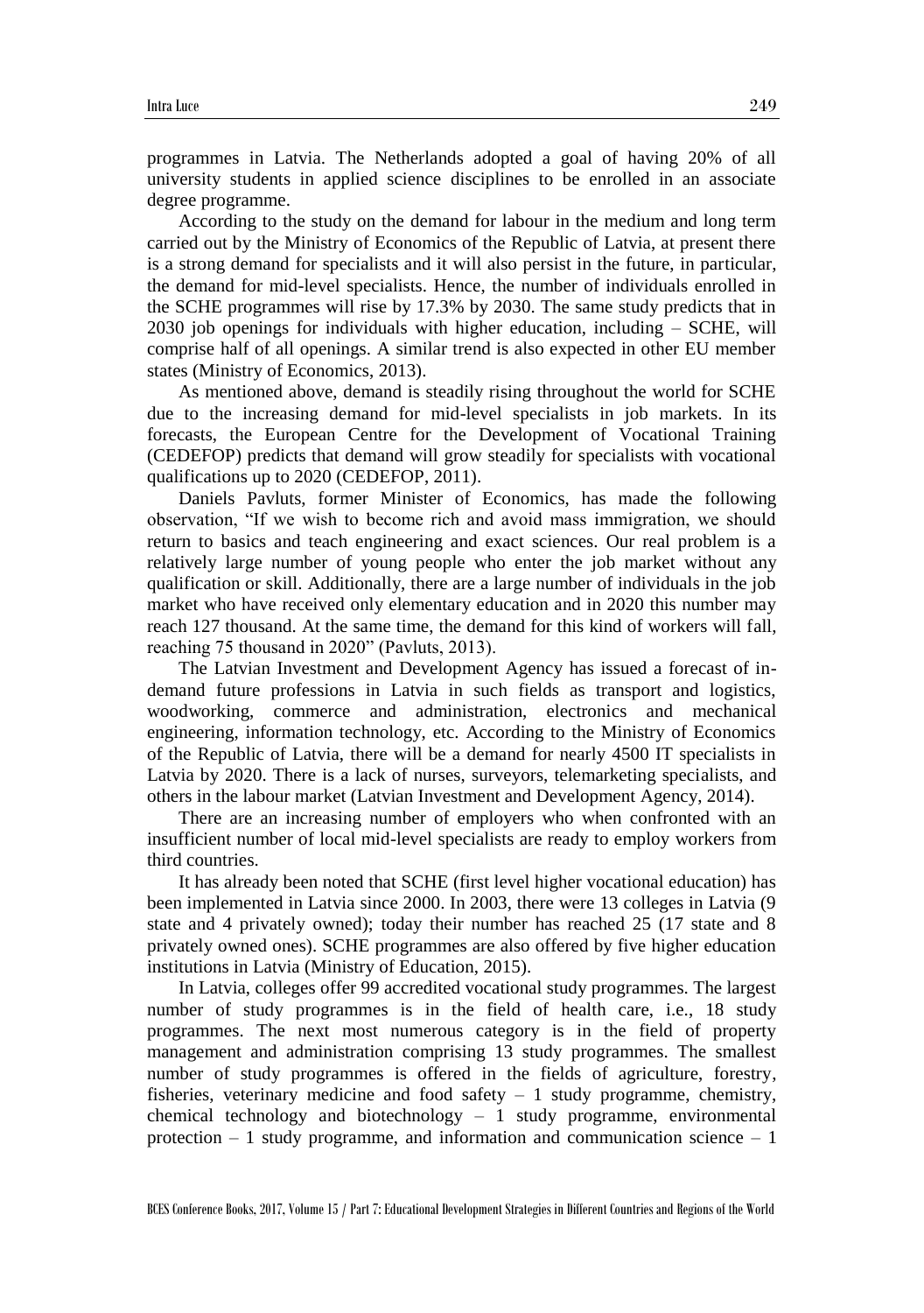study programme. At present, there are no study programmes offered in the fields of mathematics and statistics and veterinary science (List of accredited study programmes, 2015).

This trend is largely driven by the fact that short-cycle education can easily adapt to the demands and requirements of the labour market, educate and train competent specialists in a short period of time, thus raising the employment rate of graduates and decreasing the unemployment rate.

The importance of short-cycle education has been emphasised in the Yerevan Declaration (Ministerial declarations and communiqués, 2015), in which ministers responsible for higher education in the European Higher Education Area agreed to include provision for recognition of short-cycle education in the European Qualifications Framework (QF – EHEA), taking into account the Dublin descriptors and conforming to European standards and guidelines for quality assurance; they also agreed to adopt regulations that higher education institutions in their countries would recognise short-cycle education qualifications even in cases when short-cycle qualifications were not part of their national education system.

The "Europe 2020" strategy as adopted by the EU sets forth the obligation of states to make their education system open to others and raise their significance, develop national qualifications systems and ensure that the criteria for success relate to the needs of the labour market (COM, 2010).

### **Conclusion**

At present, the Latvian higher education institutions practically offer the threecycle Bologna programmes, including short-cycle higher education as part of the first cycle, upon completion of which a Bachelor's degree is awarded. Latvia was one of the fifteen European countries that already by 2012 had completed the process of alignment of its national qualifications to the European Qualifications Framework. However, in order to strengthen the short-cycle higher education in the framework of education, Latvian laws and regulations on education should envisage that upon completion of short-cycle education an associate degree is awarded and it is part of a professional Bachelor's level  $(2+2)$ . It is important to note that the shortcycle higher vocational education provides an opportunity to quickly obtain quality education and professional competences that allow immediately entering the labour market, gaining experience and building a career.

## **References**

- Cabinet of Ministers (2001): Standards for first level higher vocational education. *Latvian Journal*, 54.
- CEDEFOP (2011): Briefing note. What next for skills on the European labour market. http://www.cedefop.europa.eu/en/publications-and-resources/publications/9059 (Accessed 3 November 2016).
- Cheps (2012): Short Cycle Higher education: An International review. http://www.wissenschaftsmanagement-online.de/sites/www.wissenschaftsmanagementonline.de/files/migrated\_wimoarticle/001\_CHEPS5ShortCycleHE.pdf (Accessed 26 February 2016).

Current Business and Economics Driven Discourse and Education: Perspectives from Around the World